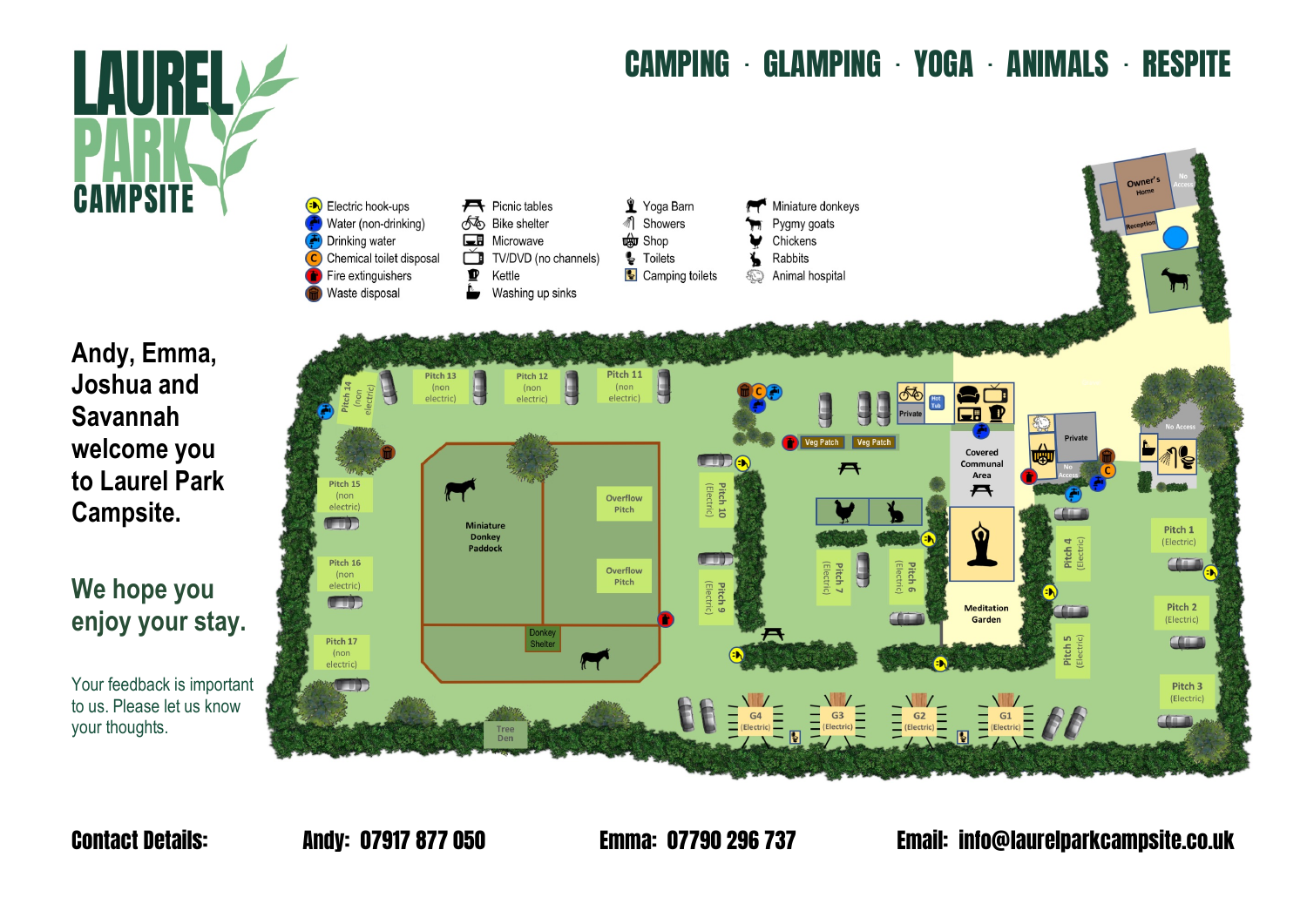## Campsite Rules and Disclaimer:

**(These rules are made for the protection and enjoyment of all campers. Violation of these may result in you being asked to leave)**

| <b>Check In</b>         | - Between 12:30pm and 8pm - Please contact us if you are delayed beyond 8pm. NOTE: Glampers can only access their tents from 14:00 (due to anti-viral 'fogging' process)                                                                                                                                                                                                                                                                                                                                                       |
|-------------------------|--------------------------------------------------------------------------------------------------------------------------------------------------------------------------------------------------------------------------------------------------------------------------------------------------------------------------------------------------------------------------------------------------------------------------------------------------------------------------------------------------------------------------------|
| <b>Speed limit</b>      | - <b>5mph</b> . Please drive very carefully - to protect guests, children and animals.                                                                                                                                                                                                                                                                                                                                                                                                                                         |
| <b>Parking</b>          | - Please park your car as shown in the diagram. If you have more than one vehicle, please park additional vehicles in the overflow parking area.                                                                                                                                                                                                                                                                                                                                                                               |
| Pitch                   | - Please camp in your assigned area.                                                                                                                                                                                                                                                                                                                                                                                                                                                                                           |
| <b>Check Out</b>        | - Please vacate your pitch or glamping tent by 11:30am.                                                                                                                                                                                                                                                                                                                                                                                                                                                                        |
| <b>Rubbish</b>          | - Please recycle properly. Green bins are for: metal, glass, hard plastics, paper, cardboard. Black bins are for food and non-recyclables.                                                                                                                                                                                                                                                                                                                                                                                     |
|                         | - Please do not leave broken chairs, BBQs, gazebos, inflatable beds, etc. by our bins. Please take these with you and dispose of at home.                                                                                                                                                                                                                                                                                                                                                                                      |
| <b>Quiet Time</b>       | - Between 10:30pm and 7:00am - please keep noise to a minimum and be mindful of other guests.                                                                                                                                                                                                                                                                                                                                                                                                                                  |
| <b>Fires</b>            | - Fire baskets on paving slabs are permitted. All fires must be kept well away from the trees and bushes, and never in tents or awnings. Ground fires are NOT permitted.<br>All fires MUST be extinguished before being left. Fire wood can be supplied onsite or you can bring your own. Please do not scavenge wood from around our site, other than kindling<br>sticks. You must have a bucket of water (provided) or an extinguisher to hand. Please also make yourself aware of the campsite fire extinguisher locations. |
| <b>BBQs</b>             | - BBQ's are permitted on paving slabs (which we can supply). All BBQs must be kept well away from the trees and bushes                                                                                                                                                                                                                                                                                                                                                                                                         |
| <b>Dogs</b>             | - Dogs must be kept under control and on a lead at all times and must be friendly towards other dogs, people and animals. Dogs are NOT permitted in any of the campsite buildings,<br>animal enclosures or glamping tents. Dog mess MUST be cleared up / bagged immediately and placed in the bins provided. If your dog is being a nuisance or affecting the comfort<br>of other campers you may be asked to leave.                                                                                                           |
| Children                | - Children are very welcome. We request that children remain respectful of other guests and are supervised if/when necessary.                                                                                                                                                                                                                                                                                                                                                                                                  |
| <b>Electronics</b>      | - All electronic devices must be kept at a respectable volume at all times.                                                                                                                                                                                                                                                                                                                                                                                                                                                    |
| <b>Showers/WCs</b>      | - The shower/toilet block is cleaned and checked regularly, but please help us to keep them clean and tidy. Always accompany and supervise young children using the facilities.                                                                                                                                                                                                                                                                                                                                                |
| <b>Site</b>             | - We are surrounded by trees, but not fenced - please do not venture through the trees and trespass on neighbouring properties.                                                                                                                                                                                                                                                                                                                                                                                                |
| <b>Trees</b>            | - Please respect our trees and do not attach any ropes or items, or inflict any damage to them, nor light naked flames near them.                                                                                                                                                                                                                                                                                                                                                                                              |
| <b>CCTV</b>             | - CCTV has been installed in some areas of the site to enhance your security.                                                                                                                                                                                                                                                                                                                                                                                                                                                  |
| <b>First Aid</b>        | - Campsite owners are first aid trained. Please contact us if you need assistance.                                                                                                                                                                                                                                                                                                                                                                                                                                             |
| <b>Campsite Animals</b> | - Do not feed any of the animals or enter their enclosures without a member of Laurel Park Campsite present.                                                                                                                                                                                                                                                                                                                                                                                                                   |
|                         | A car form control or MA control conclusion and control of controlled Headth and control designed designed to the control through                                                                                                                                                                                                                                                                                                                                                                                              |

### - A note from our insurers: "Our animals may bite and may carry zoonotic infections if handled." Sanitiser is available and should be used after any animal interaction.

## Disclaimer:

**Laurel Park Campsite is not responsible for any loss or damage to personal items, or any accident or injury of any kind sustained whilst on the site. By staying at Laurel Park Campsite all guests in your party recognize and acknowledge camping at this site may contain both natural and man-made hazards and use all facilities entirely at their own risk. But please do let us know if you encounter any problems so we can help resolve them.**